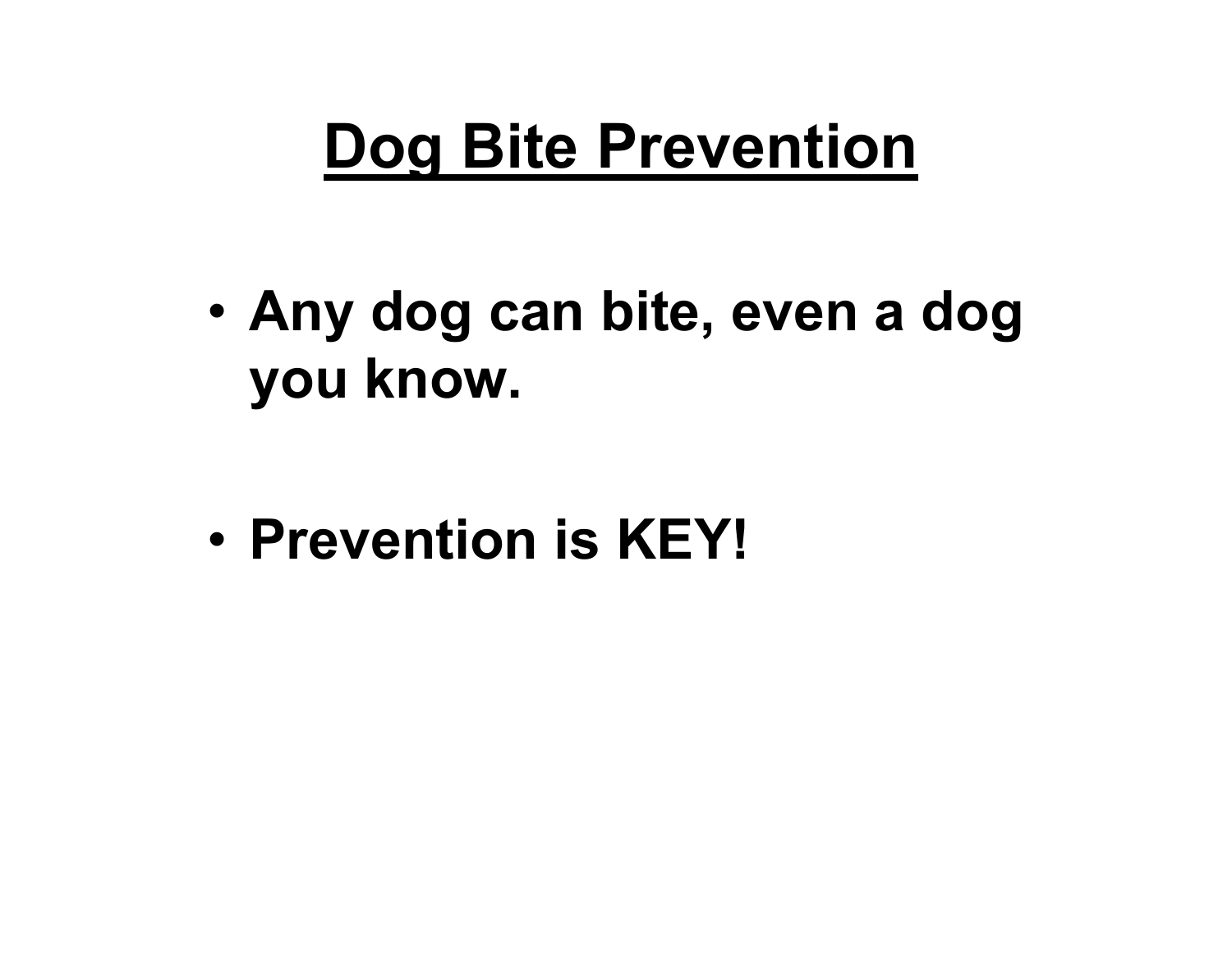#### **The Effects of Dog Bites**



- • **Physical Trauma**
	- **Painful**
	- **Stressful**
	- **Disfiguring**
	- –**Expensive**
	- **Fatal (rare)**
- **Psychological Trauma**
	- **Fear**
	- **Nightmares**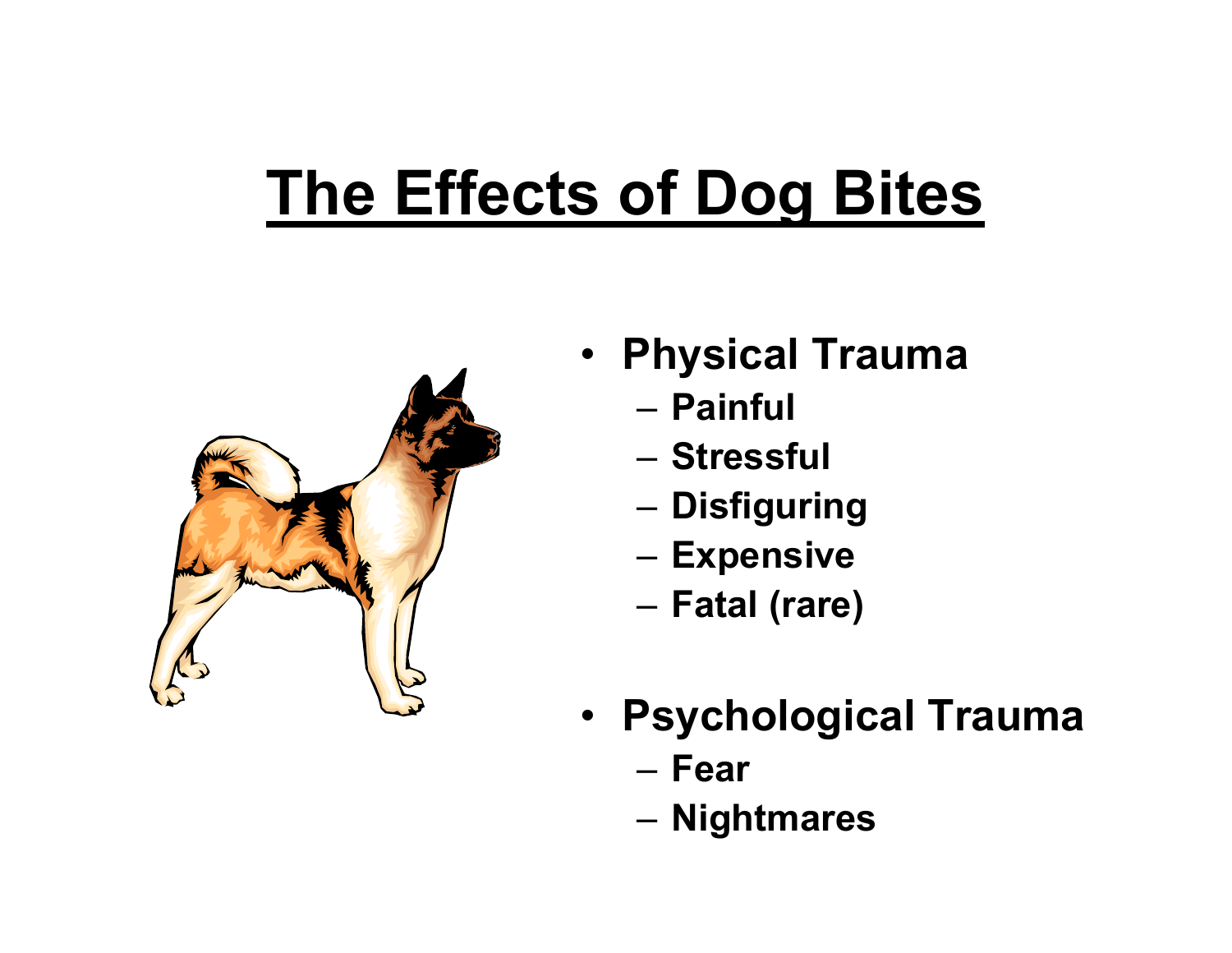**In most cases, dog bites are not caused by "BAD" dogs so much as by irresponsible pet owners. Many people are attacked by dogs whose owners say "wouldn't hurt a fly."**

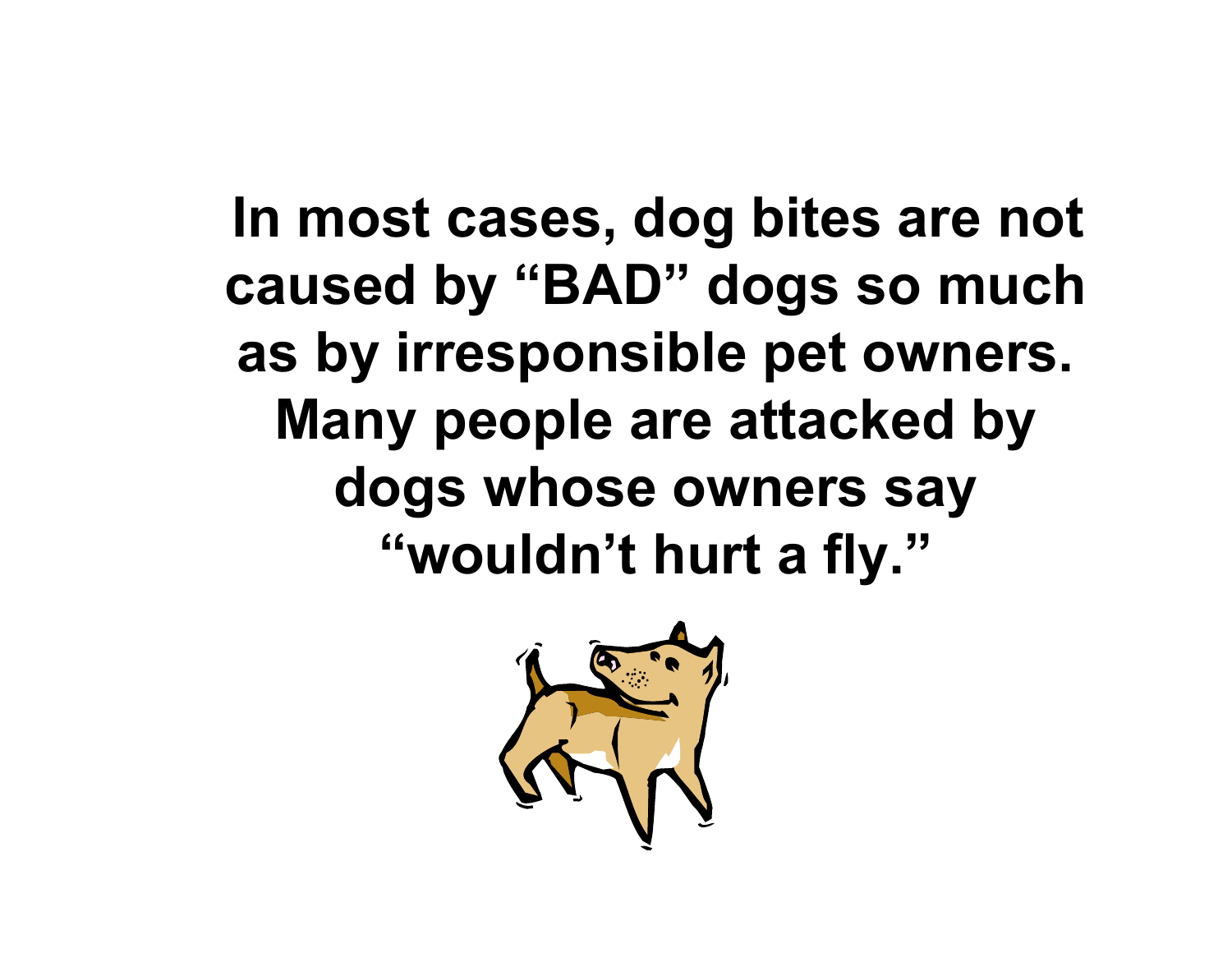# **Why Would a Dog Bite?**

- **Sick, hurt, in pain**
- **Teased**
- **Too excited**
- **Bothered while eating/sleeping**
- **Frustrated from being chained/tied up**
- **Trying to protect something**
- **Scared/startled**
- **Feels threatened**
- **To establish dominance**
- **Bred/trained to attack**

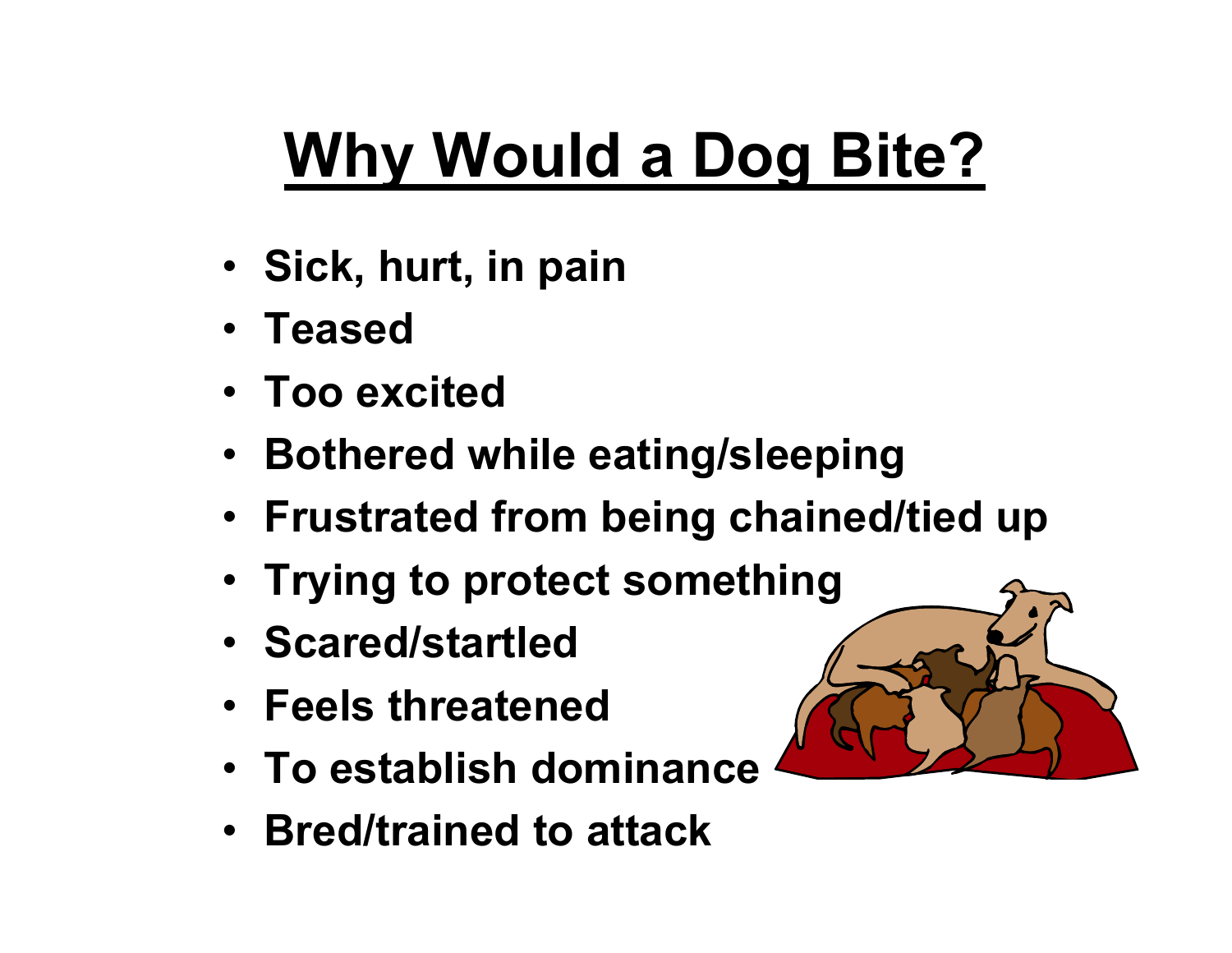## **Warning Signs**

- •**Barking, growling, snapping, snarling**
- •**They pull away when you try to pet them**
- •**Stiff body, raised fur**
- •**Bare teeth/curl lips**

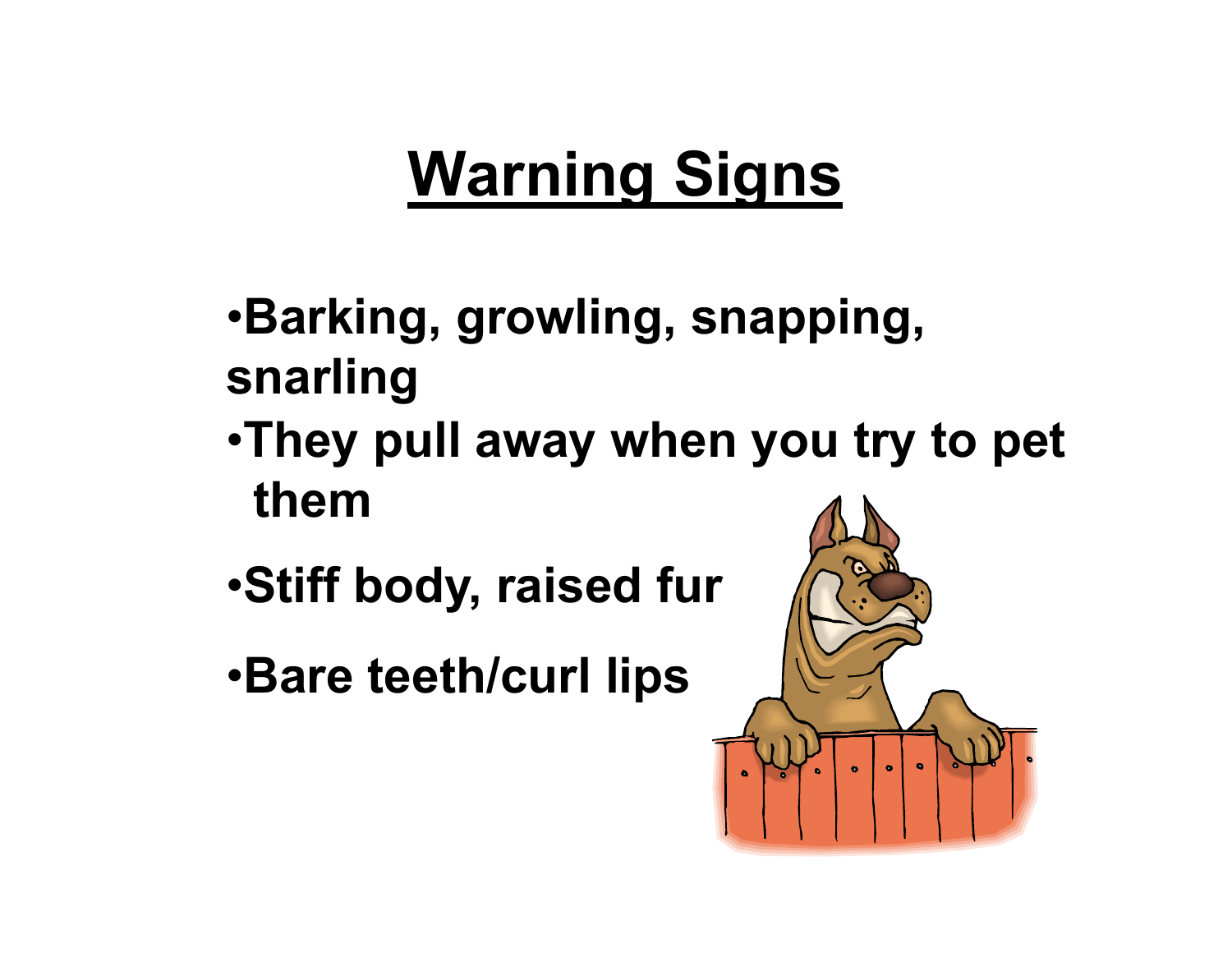# **TIP:**

## **A wagging tail is not necessarily a sign that a dog is friendly!**

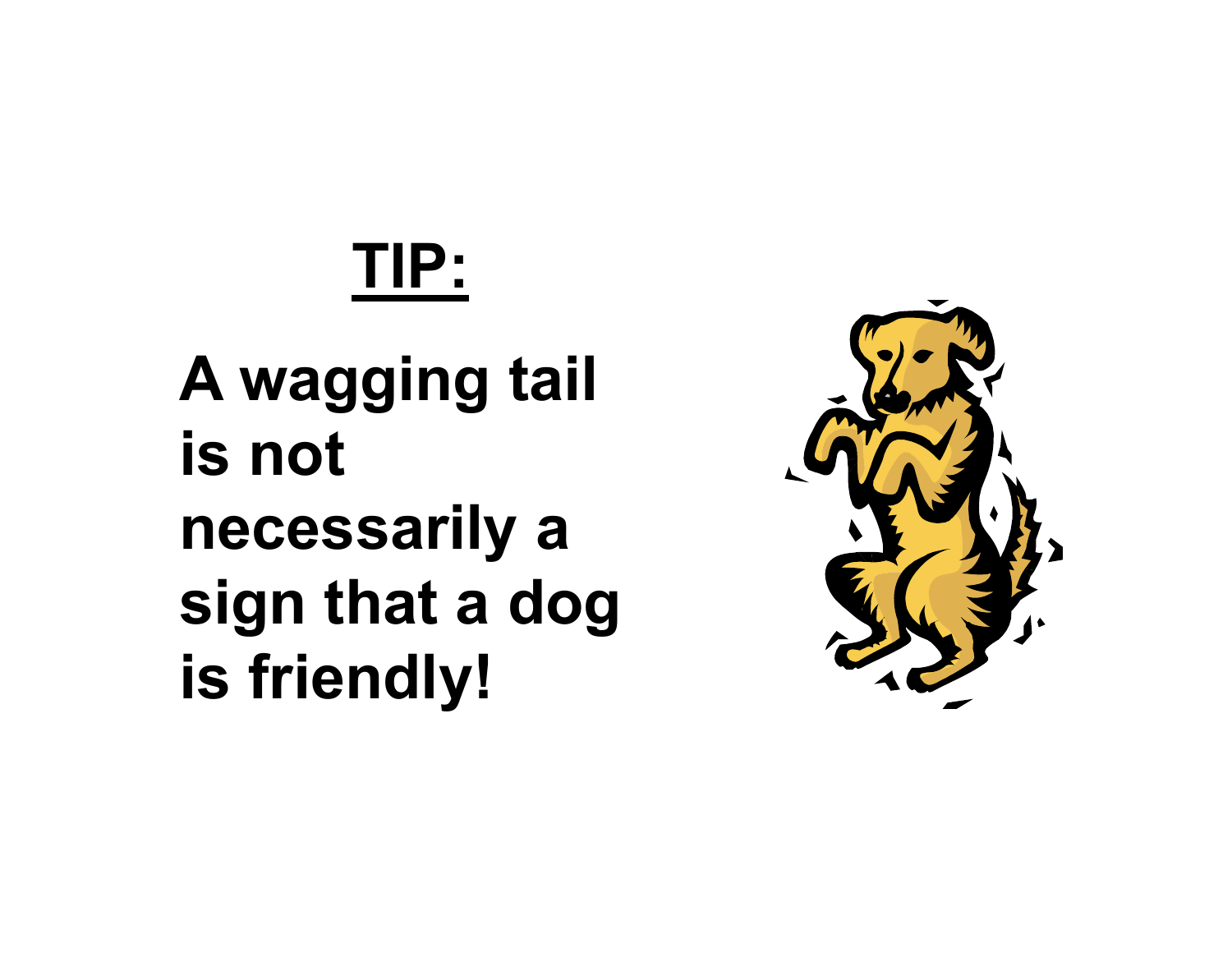## **Who is at Risk of Being Attacked by an Animal?**

**Animal Control Officers Shelter Personnel**

**Mail/Letter Carriers**

**Law Enforcement Meter Readers**

**Cable TV Repair Personnel**

**Delivery Persons**

**Bicyclists Pedestrians**

**Children Joggers, walkers,**

**YOU!**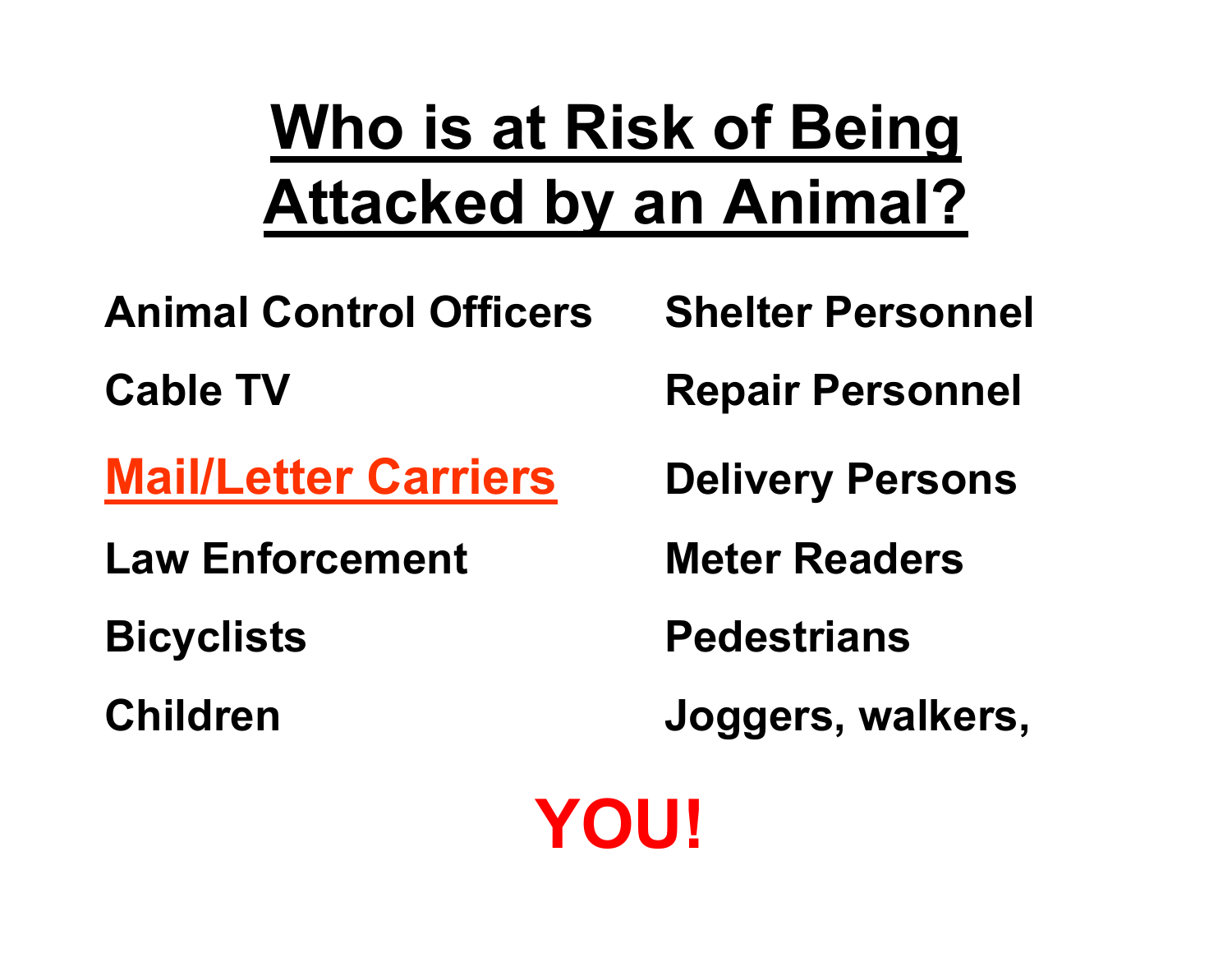## **Dog Bite Statistics**

- •**4.7 Million People are bitten by dogs each year**
- •**Most Common Victim = Children 12 years old or younger**
- •**Dog attacks send 334,000 people to the ER each year**
- •**Dog bite victims account for up to 5% of all hospital ER visits**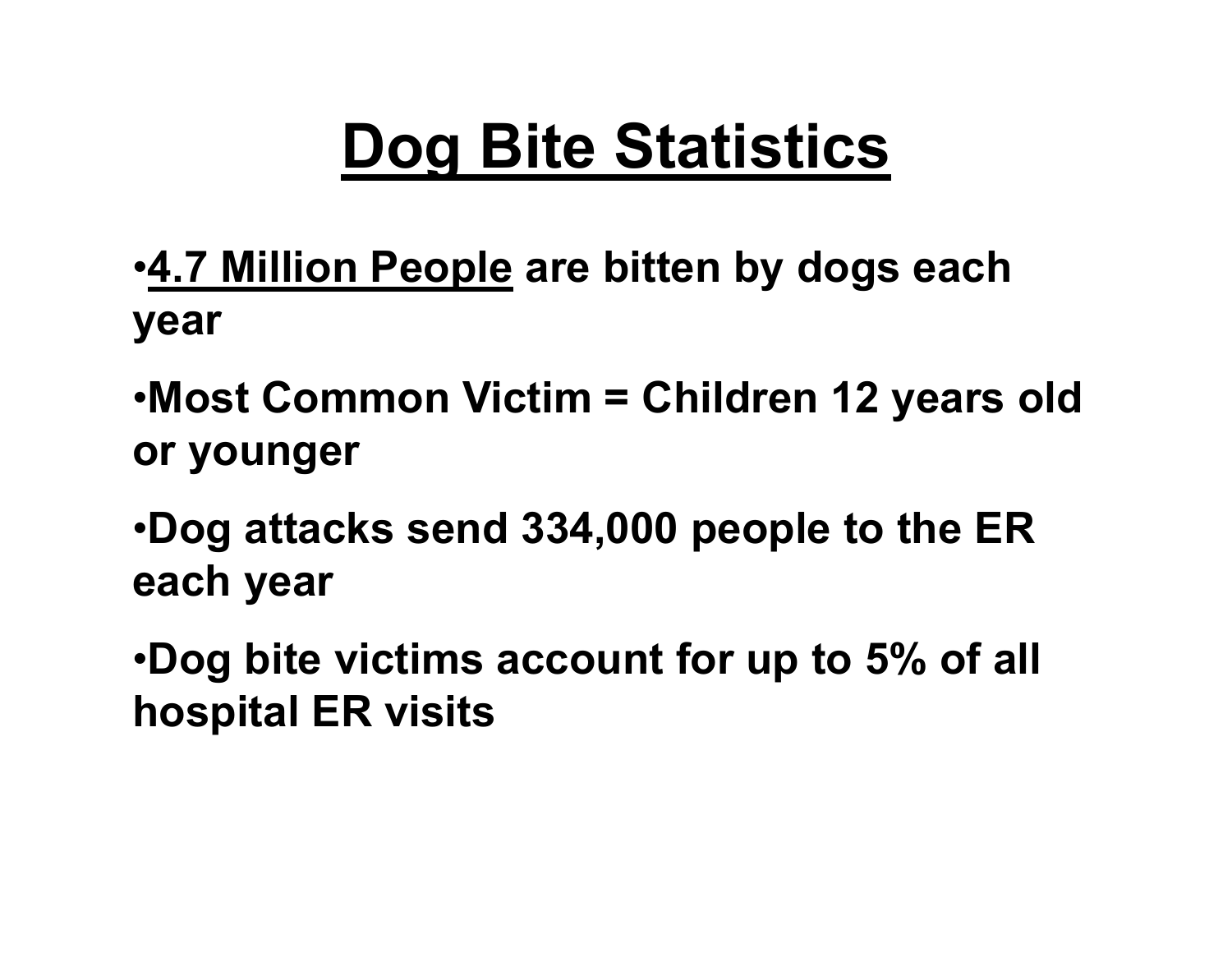#### **Dog Bite Statistics Cont…**

•**800,000 bites a year are severe enough to require medical treatment**

•**1-2 million dog bites go unreported each year**

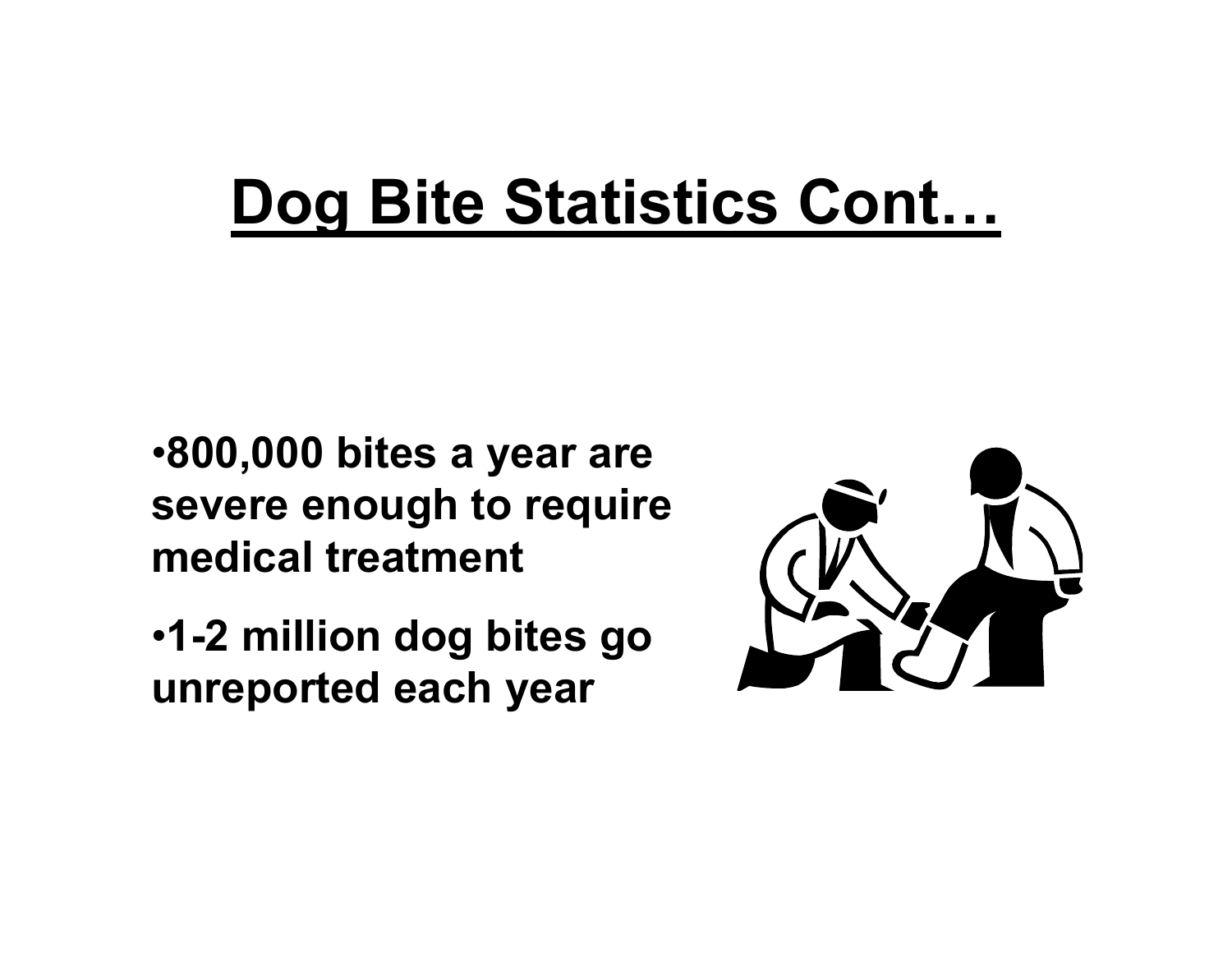#### **If You See a Strange Dog**

- $\bullet$ **Do not try to pet the dog**
- **Do not stare at the dog**
- **Do not run**
- **Try not to scream or make a lot of noise**
- **Do not throw things at the dog**
- **Put something between you and the dog**

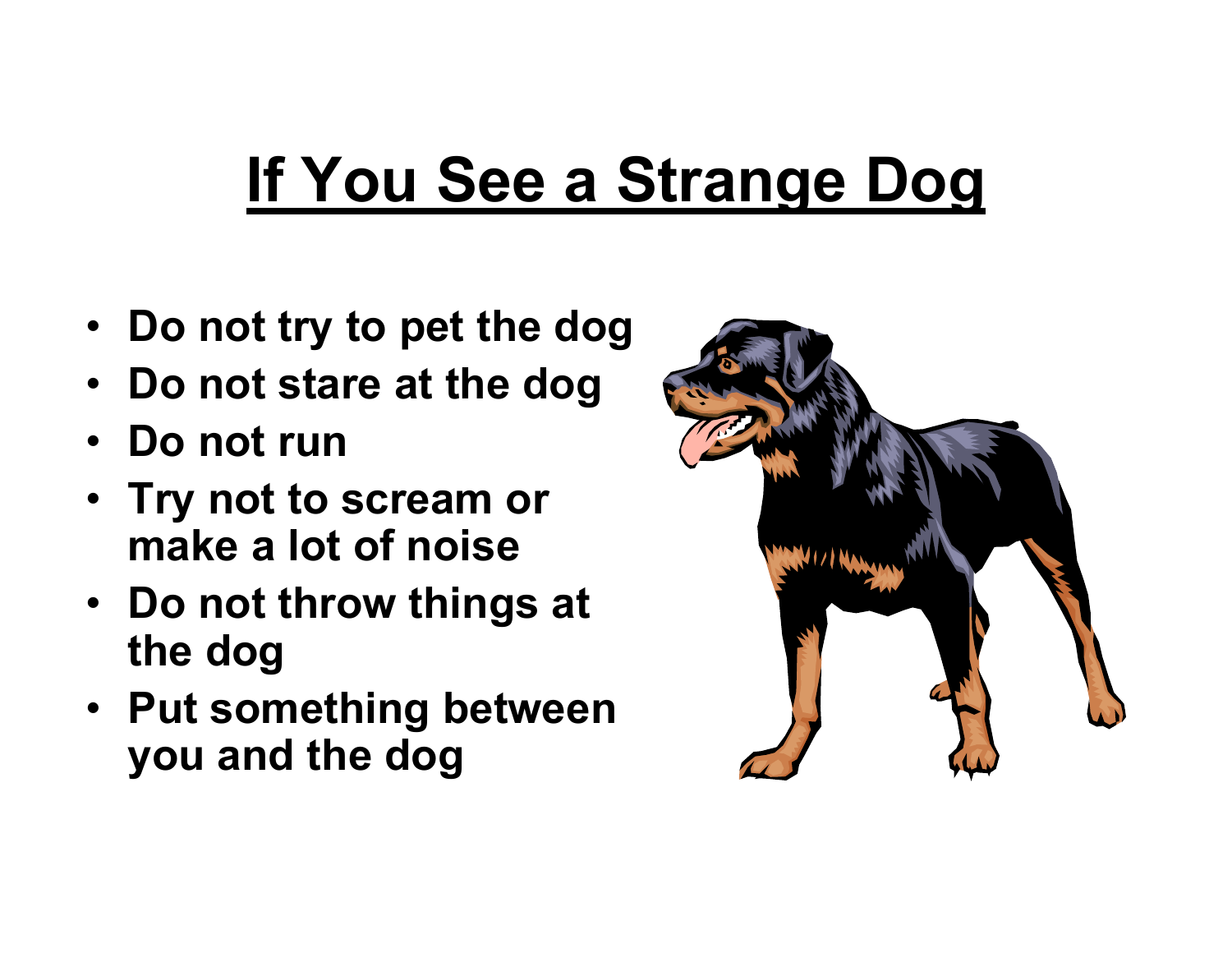# **If You See a Strange Dog Cont…**

- **Always face the dog**
- **If the dog approaches you, stay calm and stand still**
- **When the dog starts to leave, slowly back away**
- **Report loose dogs to Animal Control**

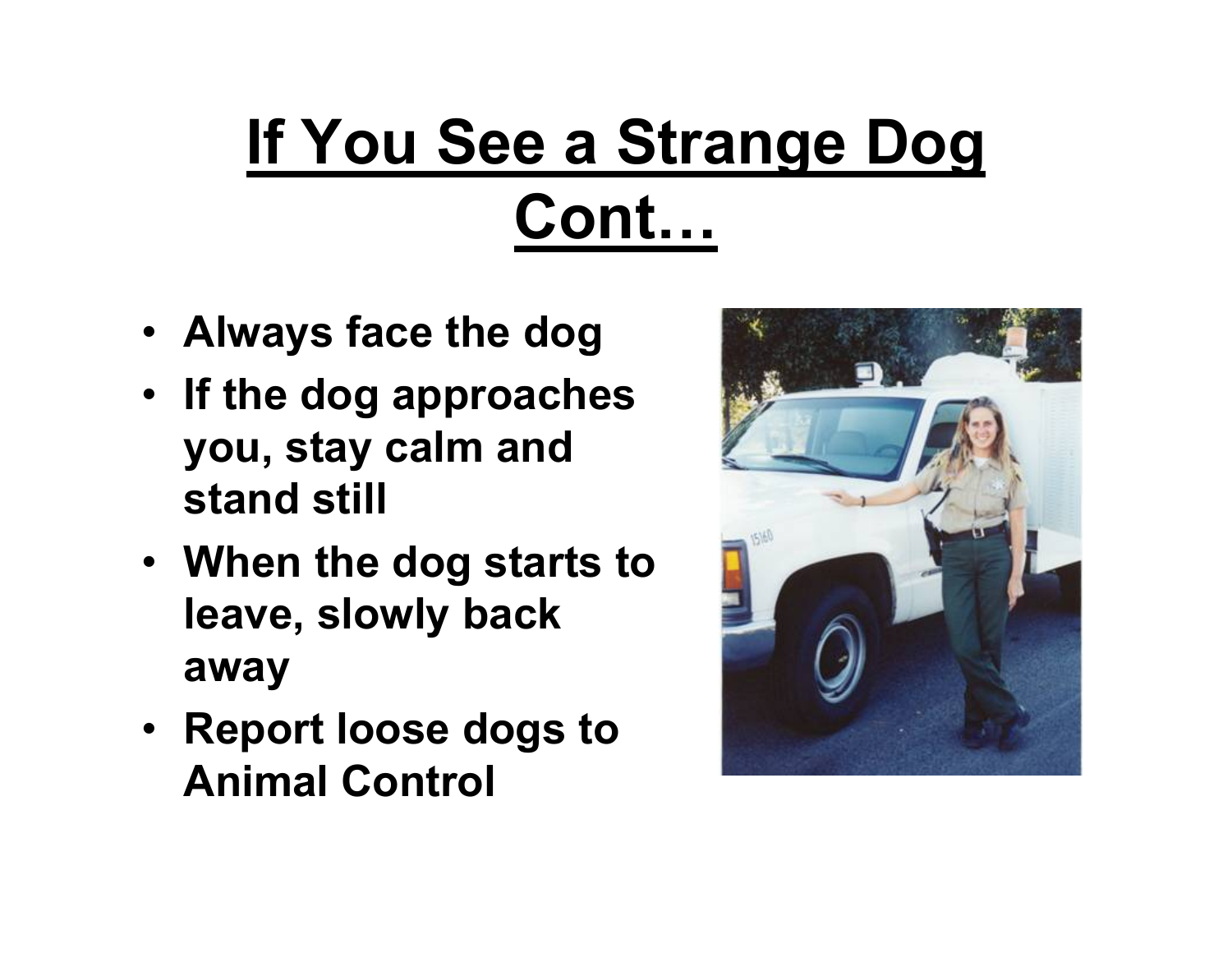# **When Approaching a House**

- **Beware of unfamiliar dogs**
- **Obey warning signs**
- **Be alert**
- **If you know there is a dog on the property, do something to attract the dog**
	- **Make noise or whistle**
	- **Rattle the gate**
- **Always carry something with you**
	- **Mail satchel**
	- **Halt**

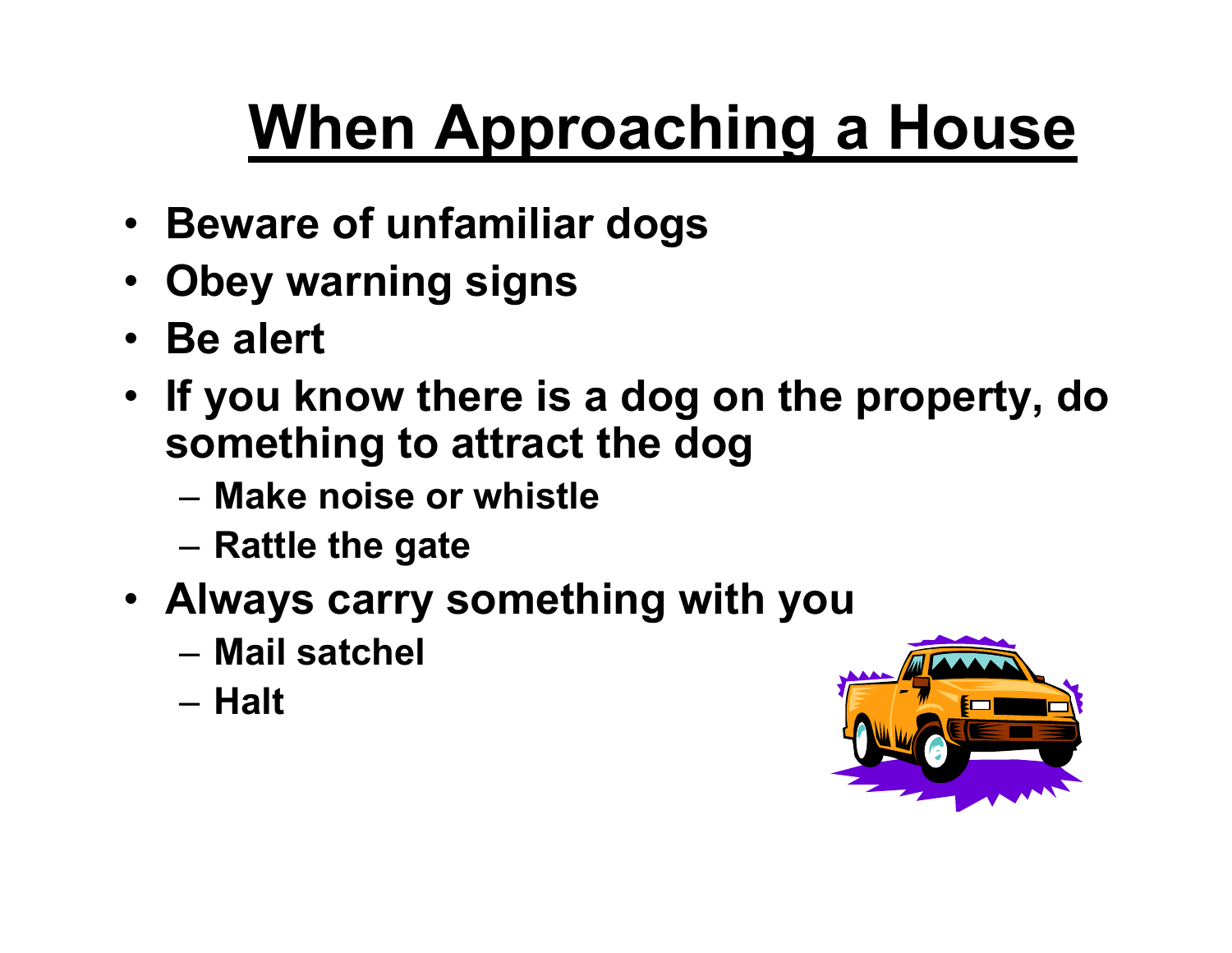# **When Approaching a House Cont…**

- **Know when a dog means business**
	- **Barking, snarling, ears are erect, appears ready to attack**
	- **Do NOT approach it!**
	- **Send warning letters to the dog owner if not at home**
- **If you have a dog warning card on this address and if the mailbox is close to any open door (even garage doors) do not deliver the mail**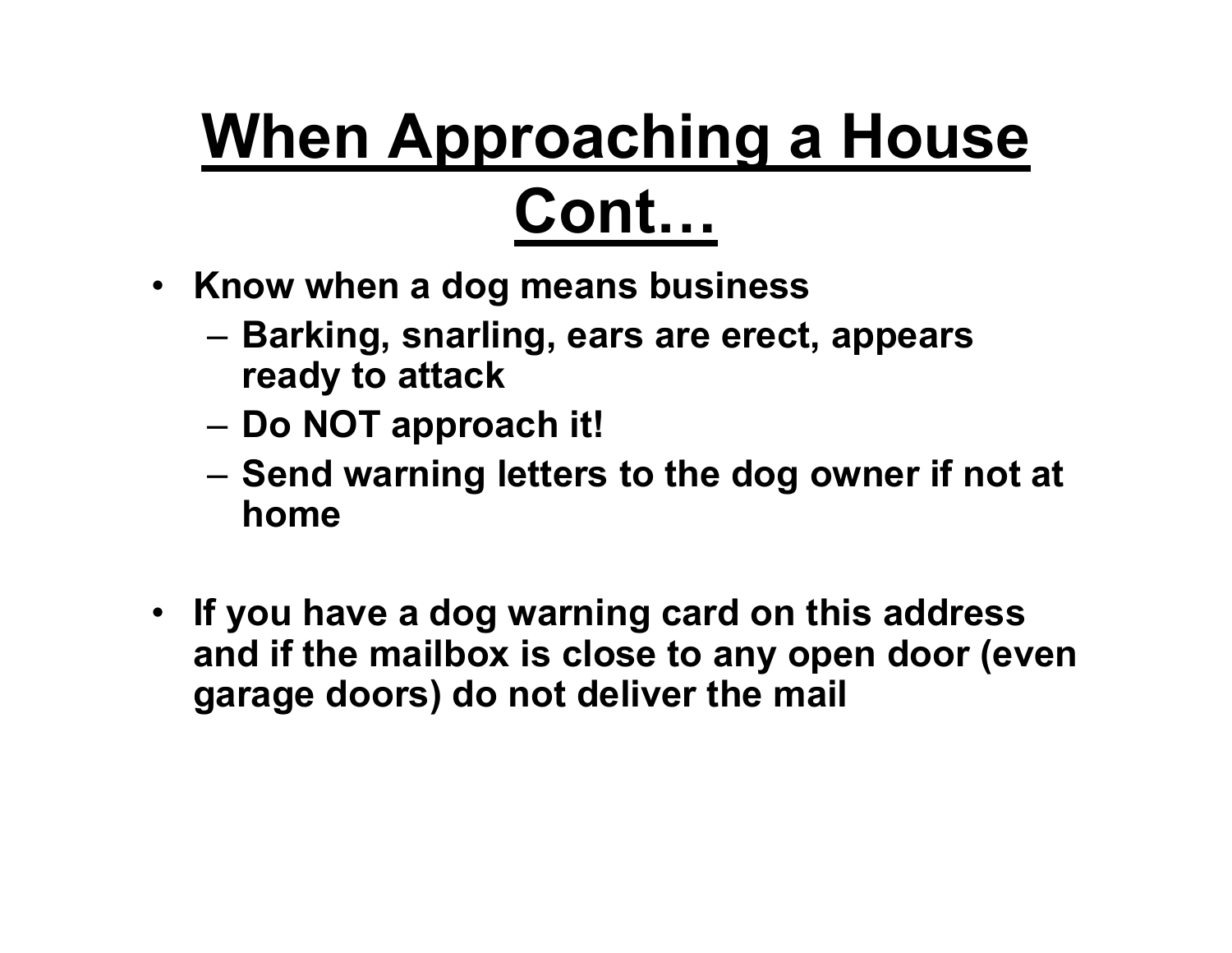## **If a Dog Attacks**

- **Stand still**
- **Do not turn your back or run away**
- **Let the animal bite your satchel**
- **Keep something between you and the dog**
- **If you are knocked down, curl into a ball and lie still. Hide your face and protect your ears and neck with your arms**
- **Play dead**
- **If a dog bites do not pull away (try to make it release its hold)**
- **Report attacks to Animal Control and your supervisor**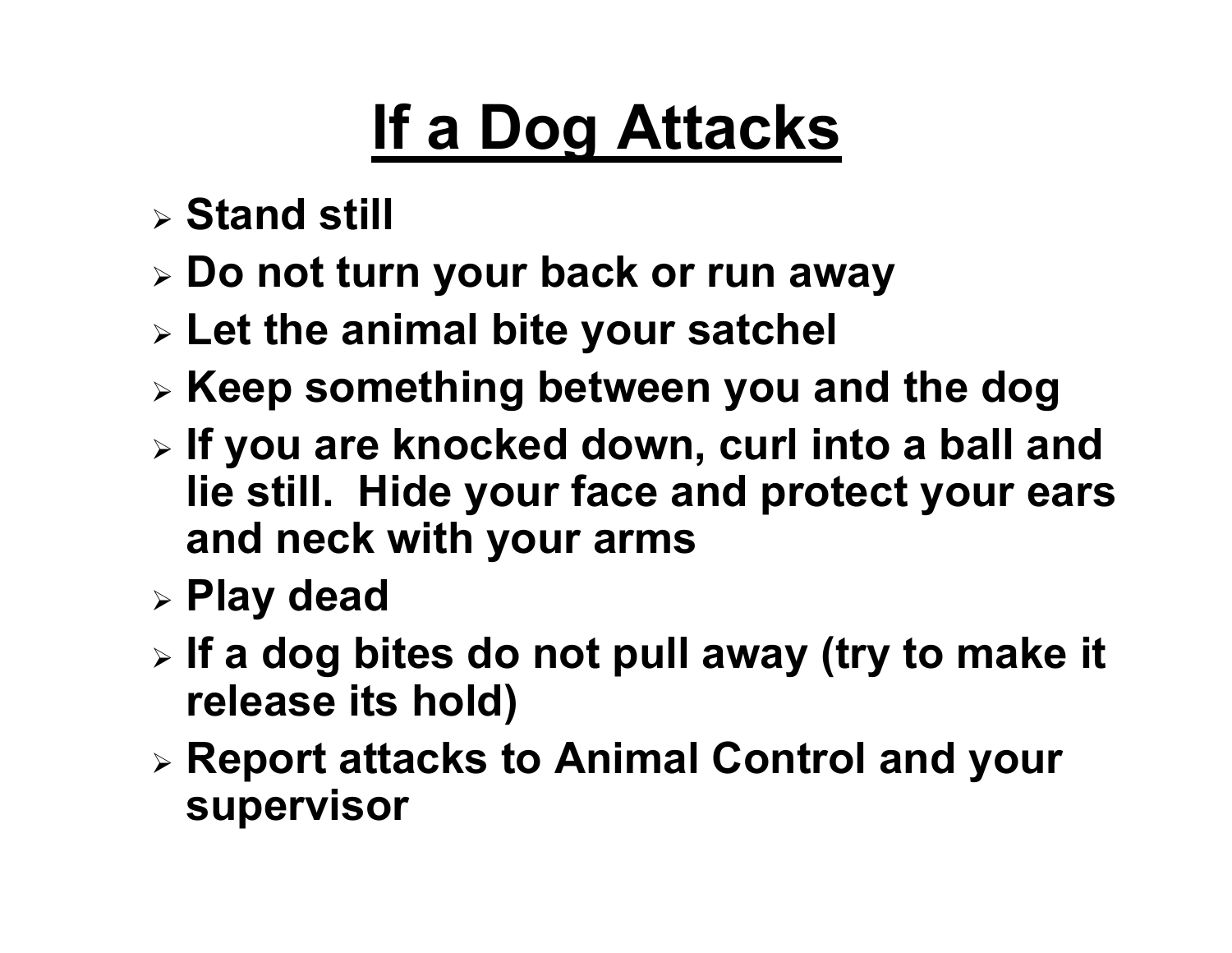### **More Tips**

- **Watch out for dogs**
- **Size up the situation**
- **Do not show fear**
- $\bullet$ **Do not startle a dog**
- **NEVER assume a dog won't bite**
- **Keep your eyes on the dog**
- **Stand your ground**

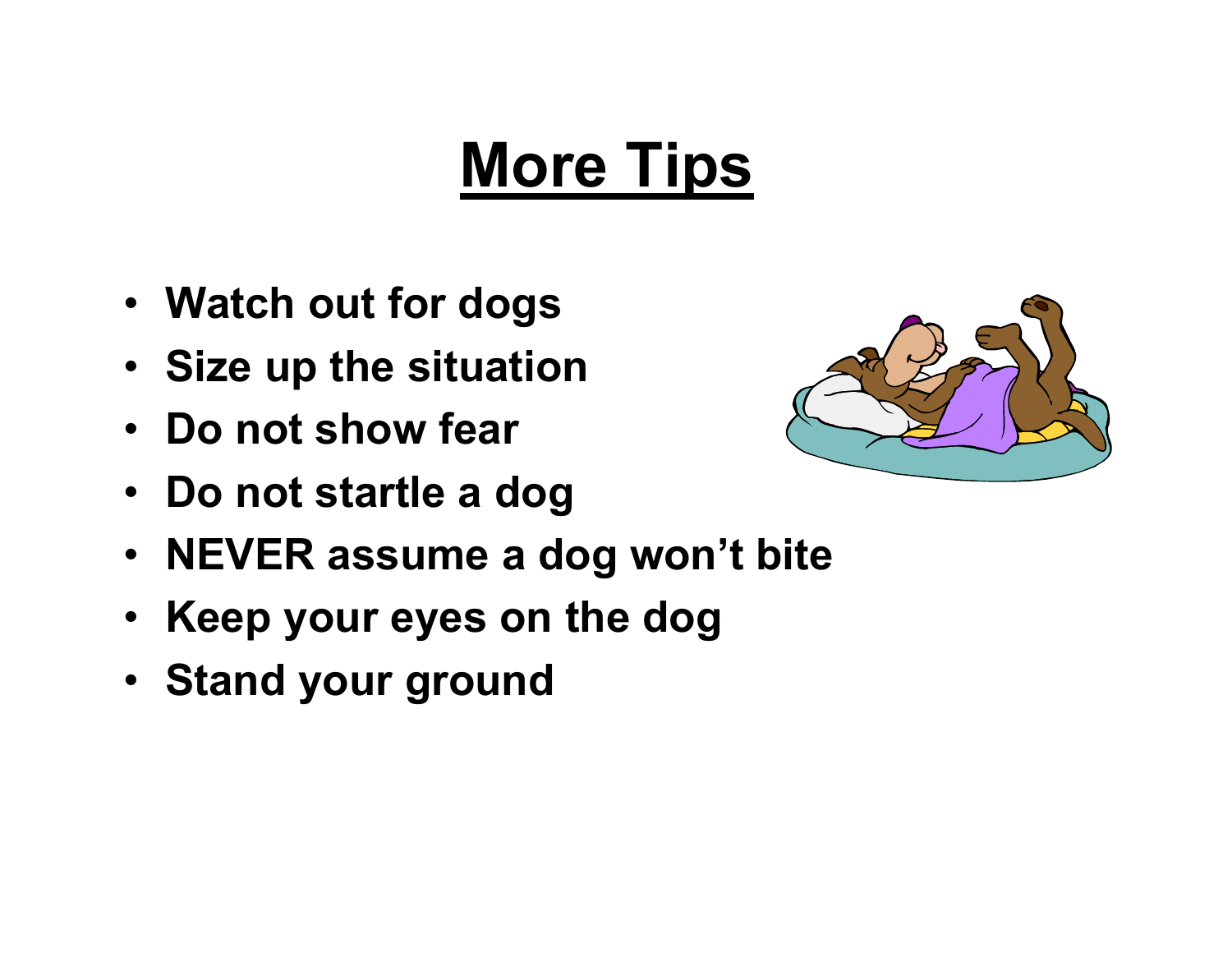

# **Dog Repellant**

- Should only be used on dogs that attack.
- Consists of cayenne pepper extract and inert gas (has a faint odor).
- Safe, effective, and humane (vet approved).
- Spray directly into eyes, nose, & mouth of attacking dog.
- $\triangle$ Range is up to 10 feet.
- Leaves a yellow stain on the dog's hair.
- Dog will react by putting tail between legs and retreating.
- Wears off in 10-15 minutes.
- Humans may experience discomfort to the eyes (last approx. 10 min.).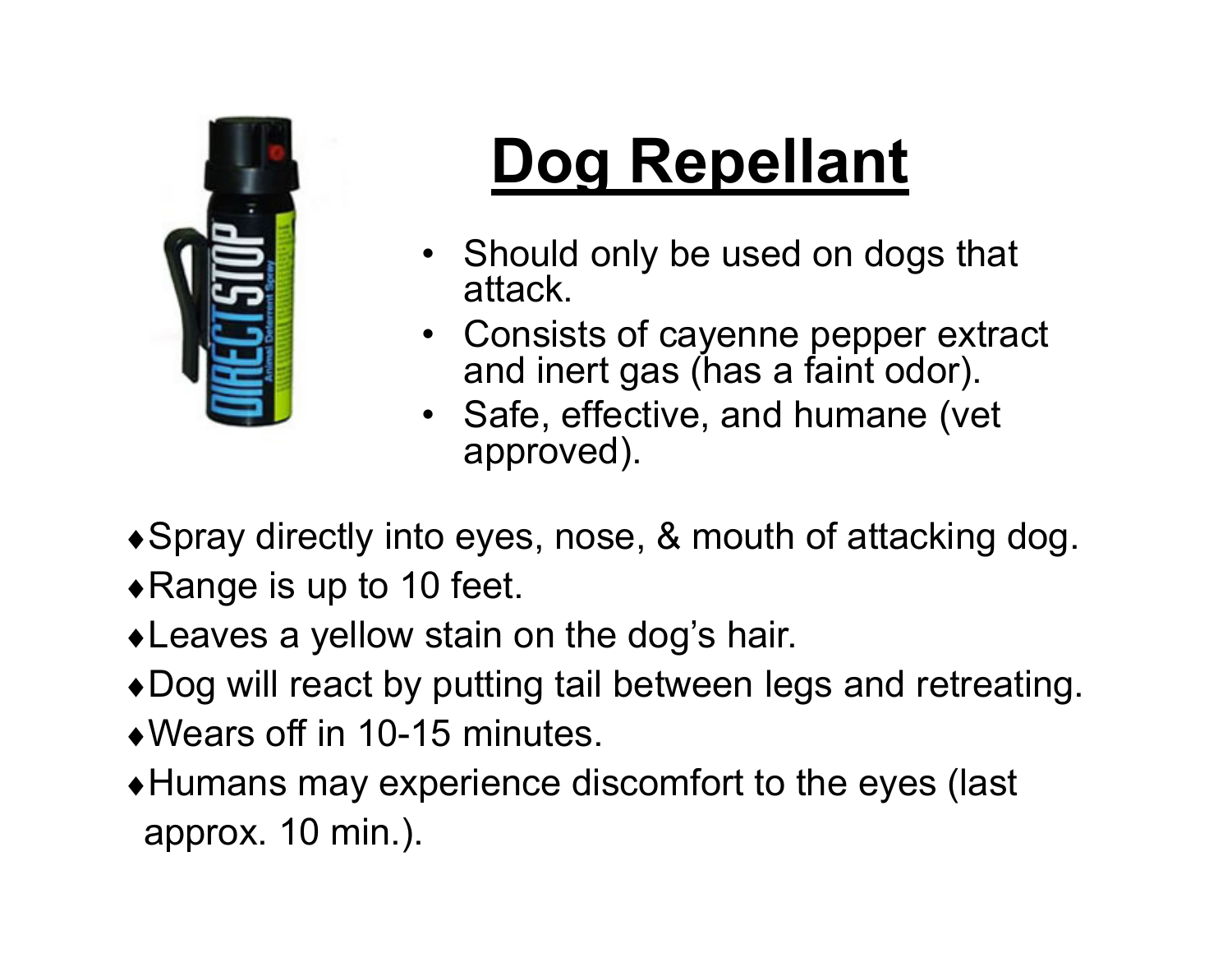## **If You Are Bitten?**

- **Wash the wound with soap & water**
- $\bullet$ **Notify your supervisor**
- **Get medical attention no matter how small the bite or scratch may be**
- **Report the bite to the local animal control authorities**
- **Montgomery Co. MD 301-279-8000**

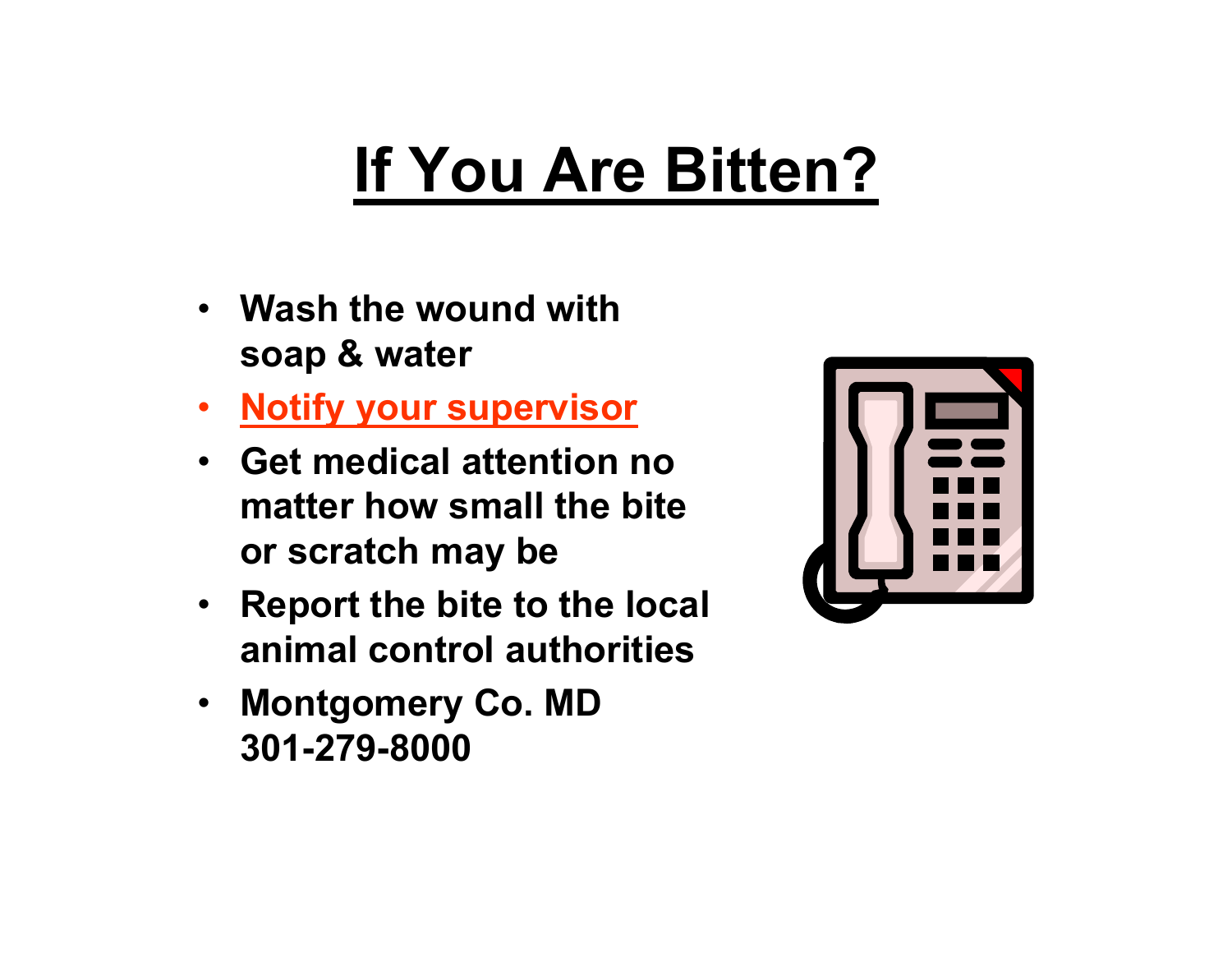#### **Important Information**

- •**What does the dog look like?**
- •**Where did you see the dog?**
- •**Have you seen the dog before?**
- • **Animal Control must quarantine the dog**
- **You may need treatment**